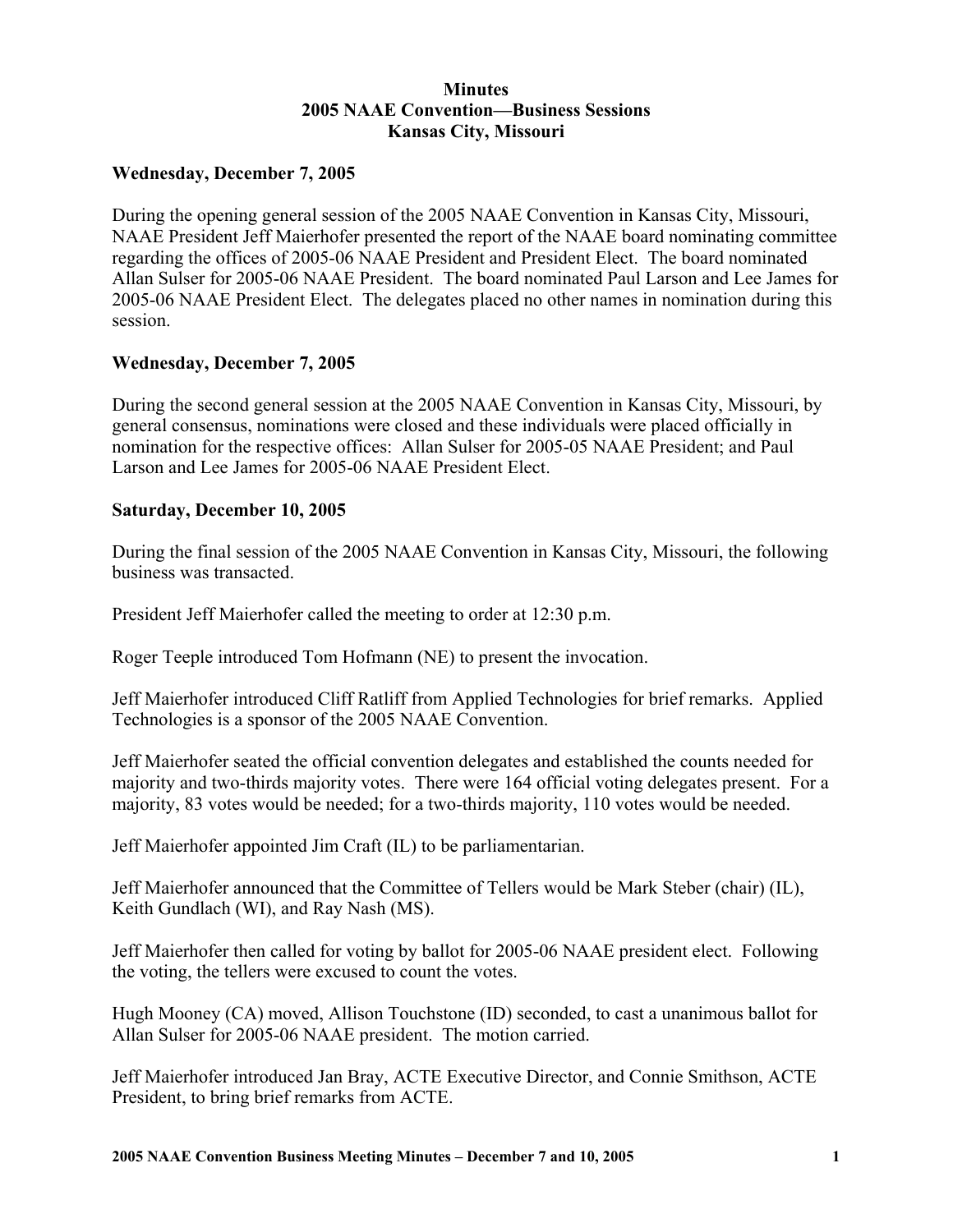Jeff Maierhofer introduced Dr. Gary Moore, ACTE Agricultural Education Division Vice President, to bring remarks from ACTE and to conduct the ACTE Ag Ed Division business session. Dr. Moore presented the ACTE Ag Ed Division nominating committee report. Buddy Deimler and Bob Heuvel were nominated as candidates for ACTE Ag Ed Division Vice President. Marion Fletcher (AR) moved, Charles Bigo (UT) seconded, to accept the ACTE Ag Ed Division nominating committee report. The motion carried.

The NAAE board members presented the awards for Teacher Mentor, Ideas Unlimited, and Teachers Turn the Key. Steven Akers represented CEV Multimedia, Teacher Mentor sponsor, and Doug Rosenbaum represented Delmar Thomson Learning, Ideas Unlimited sponsor.

Dr. Jay Jackman gave a report from the Pioneers in Education Alliance, a major NAAE convention sponsor.

Jeff Maierhofer called on the committee chairs to present the reports from the seven standing committees, as follows:

**Professional Growth**—Chairperson John Schut (MI) presented the report and moved for acceptance of the report. The second to the motion was assumed. The motion carried.

**Policy and Bylaws**—Chairperson Allison Touchstone (ID) presented the report and moved for acceptance of the report. The second to the motion was assumed. The motion carried.

Committee Chairperson Allison Touchstone then presented the amendments to the NAAE Bylaws. Action by the delegates follows:

Allison Touchstone (ID) moved, Kevin Brown (CO) seconded, to adopt **NAAE Bylaws Amendment Proposal #1**, to revise Article III, Sec. 4(c) of the NAAE Bylaws by replacing \$5.00 with \$10.00 to make Article III, Sec. 4(c) read as follows:

#### Article III MEMBERSHIP

Sec. 4. Annual Dues.

(c) Student membership dues shall be \$10.00 annually.

The motion carried by voice vote.

Allison Touchstone (ID) moved, Cherie Hofmann (IN) seconded, to adopt **NAAE Bylaws Amendment Proposal #2**, to revise Article III, Sec. 2(f) of the NAAE Bylaws to make Article III, Sec. 2(f) read as follows:

#### Article III MEMBERSHIP

- Sec. 2. **Class of Members.** Qualifications and privileges of each type of membership shall be defined as follows:
- (f) **Life Membership**—Prior to, but not including the 2006-07 NAAE membership year, life membership shall be defined as those who pay the active or associate life membership dues. Active life members who become qualified as defined in Article III, Section 2(b) Associate Membership, shall become associate life members. Associate life members who become qualified as defined in Article III, Section 2(a)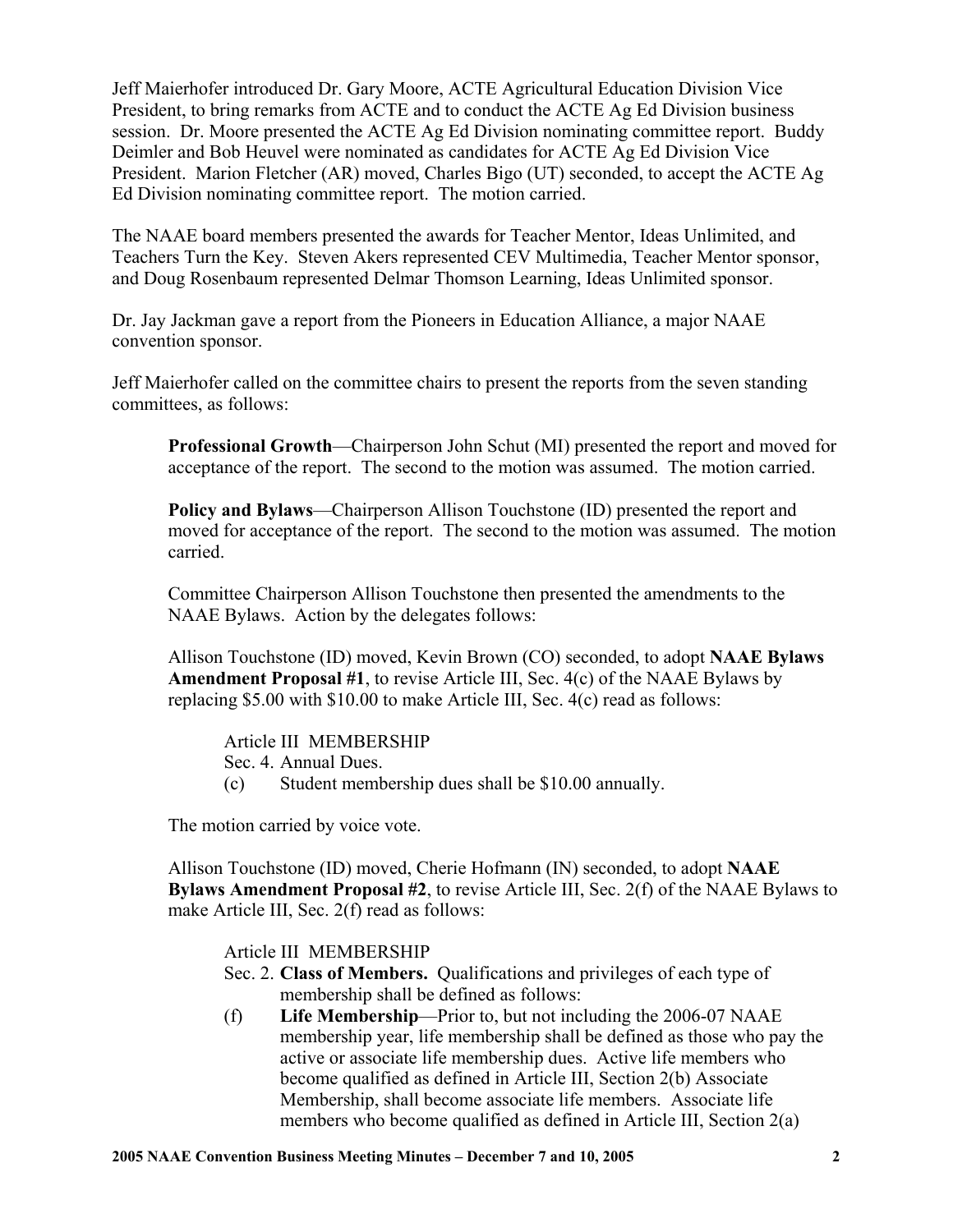Active Membership, shall become active life members upon submitting the balance of active life membership dues. The balance of life dues shall not be refunded to active members who become associate life members. No new life memberships shall be available to NAAE members after the 2005-06 NAAE membership year; however, life members who have paid life membership dues prior to or during the 2005-06 NAAE membership year shall remain as life members with all membership benefits and privileges thereof.

The motion failed by voice vote.

Allison Touchstone (ID) moved, Elaine Lewis (WA) seconded, to adopt **NAAE Bylaws Amendment Proposal #3**, to revise Article III, Sec. 2(f)(1) of the NAAE Bylaws to make Article III, Sec. 2(f)(1) read as follows:

Article III MEMBERSHIP

- Sec. 2. **Class of Members.** Qualifications and privileges of each type of membership shall be defined as follows:
- (f) **Life Membership**
- (1) Life members shall be classified as either active or inactive. Active life members are those life members who are currently teaching or actively engaged at the local, state, or national levels of agricultural education. Inactive life members are those life members who are not actively engaged in agricultural education at some level or who are retired from the profession.

The motion carried by voice vote.

Allison Touchstone (ID) moved to adopt **NAAE Bylaws Amendment Proposal #4**, to delete Article III, Sec. 5 of the NAAE Bylaws effective July 1, 2006.

The motion died for lack of second.

Allison Touchstone (ID) moved, Daniel Foster (AZ) seconded, to adopt **NAAE Bylaws Amendment Proposal #5**, to revise Article VIII, Sec. 1(a) by deleting "and/" to make Article VIII, Sec. 1(a) read as follows:

Article VIII AMENDMENTS

- Sec. 1. The bylaws may be amended by a 2/3 vote of delegates present and voting at the annual meeting, providing the following provisions are met.
- (a) Proposed amendments must be adopted by at least one Region or recommended by the Board of Directors.

The motion carried by voice vote.

Allison Touchstone (ID) moved, Larry Littlefield (IL) seconded, to adopt **NAAE Bylaws Amendment Proposal #6**, to revise Article III, Sec. 4(d) by replacing \$500.00 with \$750.00 to make Article III, Sec. 4(d) read as follows:

Article III MEMBERSHIP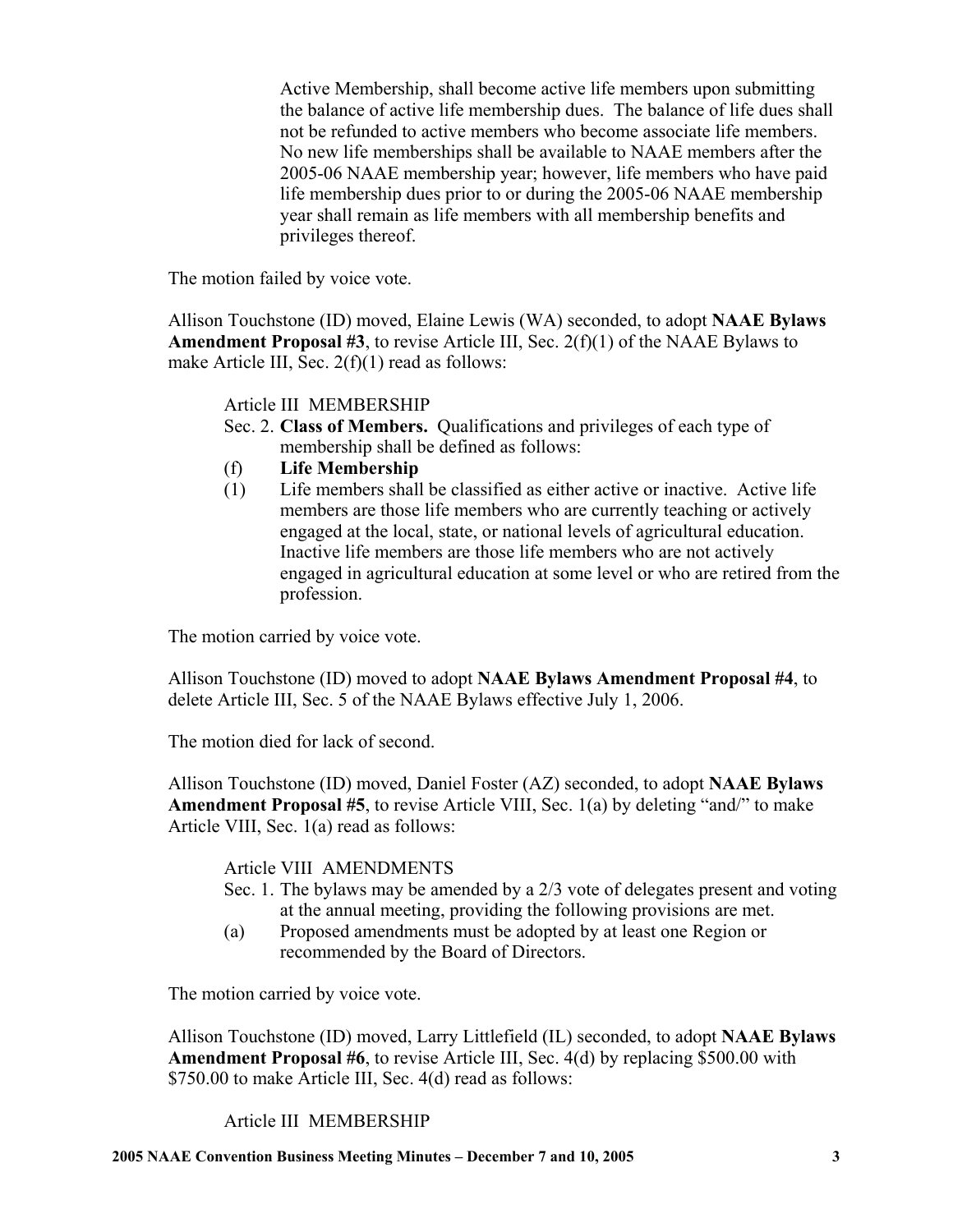Sec. 4. Annual Dues.

(d) Organizational/Business membership dues shall be \$750.00 annually.

The motion carried by voice vote.

Allison Touchstone (ID) moved, Felix Landry (LA) seconded, to adopt **NAAE Bylaws Amendment Proposal #7**, to add Article VI, Sec. 2(b)(a) to define active life member for the purposes of delegate count calculations to make Article VI, Sec.  $2(b)(a)$  read as follows:

Article VI MEETINGS

Sec. 2. Delegates.

- (b) Delegates shall be selected from active members on the following basis:
- (1) The President or a designated representative of the affiliated state association plus:
- (2) One delegate for each fifty active members or major fraction thereof, in any affiliated association.
- (a) Among life members, only active life members who are currently teaching or actively engaged at the local, state, or national levels of agricultural education may be included in delegate count calculations.

The motion carried by voice vote.

**Finance**—Chairperson Ed Jordan (LA) presented the report and moved for acceptance of the report. The second to the motion was assumed. The motion carried.

**Member Services**—Chairperson Felix Landry (LA) presented the report and moved for acceptance of the report. The second to the motion was assumed. The motion carried.

**Marketing**—Chairperson Sally Shomo (VA) presented the report and moved for acceptance of the report. The second to the motion was assumed. The motion carried.

**Public Policy**—Chairperson Hugh Mooney (CA) presented the report and moved for acceptance of the report. The second to the motion was assumed. The motion carried.

**Strategic Planning**—Vice chairperson Ann Ronning (MT) presented the report and moved for acceptance of the report. The second to the motion was assumed. The motion carried.

Jeff Maierhofer then opened the floor for other business. It was announced that the new NAAE Crisis Fund has received pledges totaling \$6,392 from state agricultural education associations.

Jay Jackman recognized the two outgoing regional vice presidents, Paul Larson and Lee James. Both Paul Larson and Lee James were awarded life membership in NAAE. Jay Jackman then recognized Jeff Maierhofer as the outgoing president. The outgoing officer awards were sponsored by AAVIM. Dr. Will Waidelich (OH) represented AAVIM during the presentations.

Jeff Maierhofer then recognized the outgoing regional vice presidents and alternate vice presidents and welcomed the new regional vice presidents and alternate vice presidents.